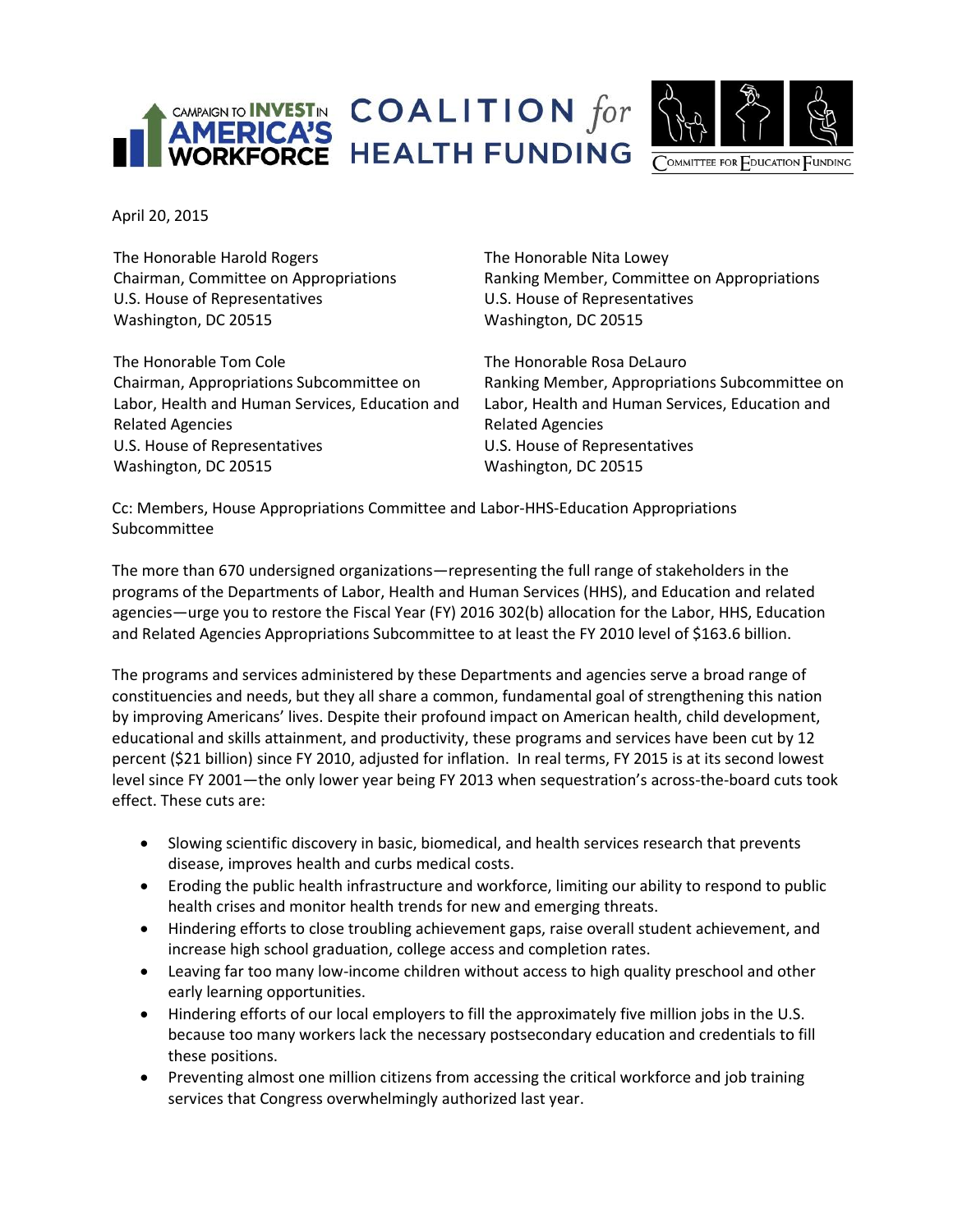Without an increase in the 302(b) allocation, it will be virtually impossible to fund important new initiatives—such as combating antibiotic resistance and the opioid epidemic—or invest in proven programs—such as moving the federal share of funding for IDEA special education closer to the promised level of 40 percent, and providing resources to meet the health, safety and quality requirements established by the recent bipartisan Child Care and Development Block Grant (CCDBG) reauthorization—without deep cuts in other equally important initiatives.

We urge you to recognize the value of health, education, child development, social services, and job training and workforce development in improving the lives of American families and to restore the Labor, HHS, Education and Related Agencies Appropriations Subcommittee 302(b) allocation to at least the FY 2010 level of \$163.6 billion. Even if funding is returned to \$163.6 billion, that amount will have considerably less purchasing power than in FY 2010 after six years of inflation, population growth, and other rising costs.

If you have questions about this letter, please contact:

Emily Holubowich, Coalition for Health Funding (202-484-1100 or [eholubowich@dc-crd.com\)](mailto:eholubowich@dc-crd.com); Joel Packer, Committee for Education Funding (202-383-0083 or [JPacker@cef.org\)](mailto:JPacker@cef.org); or Bridget Brown, Campaign to Invest in America's Workforce (202-589-1790 o[r bridget@nawdp.org\)](mailto:rachelg@nationalskillscoalition.org).

Sincerely,

A & E Enterprise Management, LLC A New Day, Inc. A World Fit For Kids! AASA, The School Superintendents Association Academic Consortium for Integrative Medicine & Health Academic Pediatric Association Academy of Nutrition and Dietetics AcademyHealth ACT for NIH: Advancing Cures Today Administration of Resources and Choices of Arizona Adult Learning Partners Advocacy Center LA Advocate Safehouse Project African American Christian Foundation

African American Health Alliance

Afterschool Alliance

Age Well Senior Services

AIDS Alliance for Women, Infants, Children, Youth & Families

AIR

Alabaster

Alaska Association of School Business Officials

Alliance Against Domestic Abuse

Alliance for Aging Research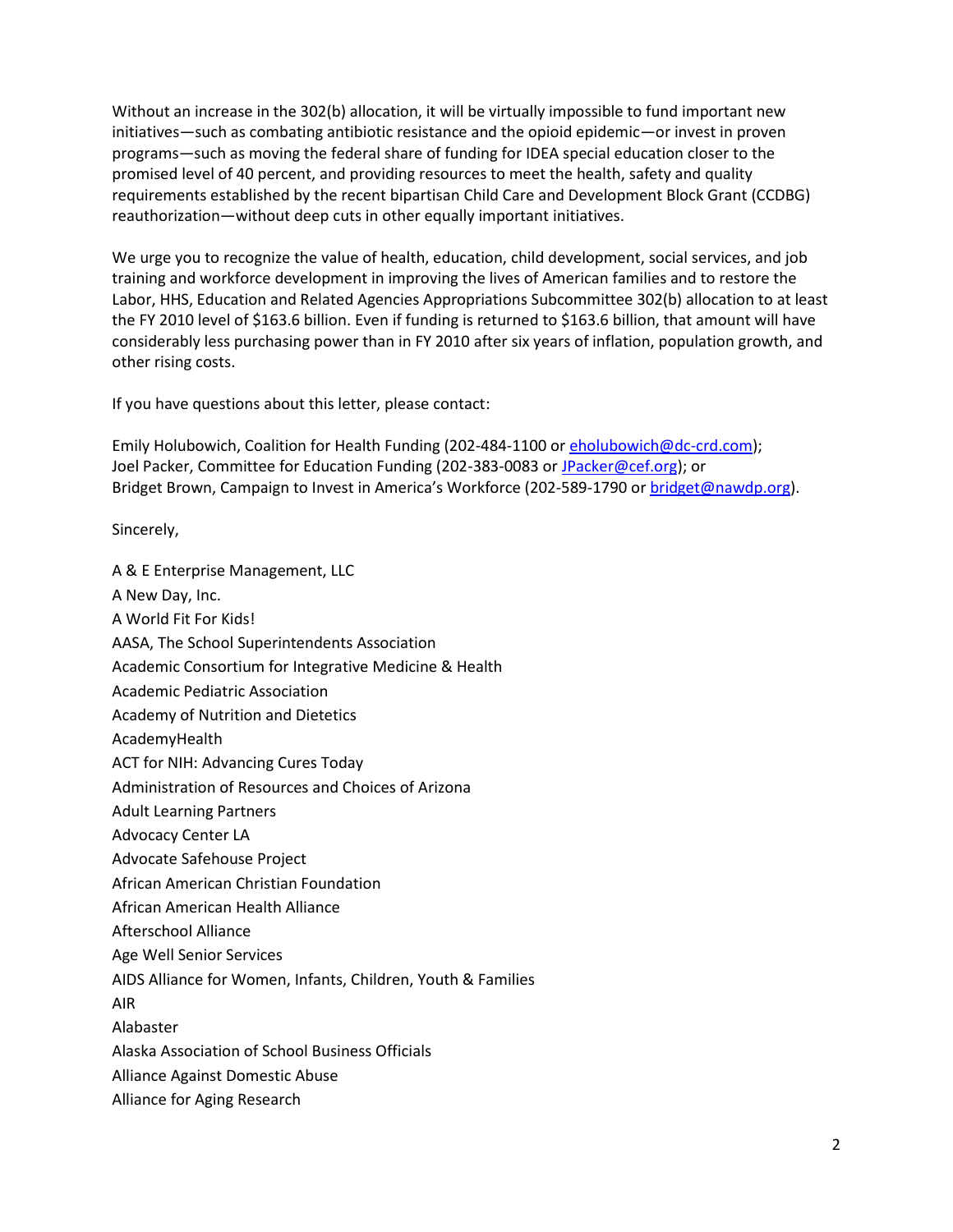Alpha-1 Foundation Alzheimer's Association American Academy of Ambulatory Care Nursing American Academy of Family Physicians American Academy of Nursing American Academy of Pediatrics American Academy of Physician Assistants American Alliance of Museums American Anthropological Association American Association for Cancer Research American Association for Dental Research American Association for Marriage and Family Therapy American Association for Resiratory Care American Association for the Study of Liver Diseases American Association of Colleges for Teacher Education American Association of Colleges of Nursing American Association of Colleges of Osteopathic Medicine American Association of Colleges of Podiatric Medicine American Association of Collegses of Pharmacy American Association of Community Colleges American Association of Kidney Patients American Association of Nurse Practitioners American Association of Occupational Health Nurses American Association of Universities American Association of University Women American Association on Health and Disability American Assoication of Nurse Practitioners American Brain Coalition American College of Clinical Pharmacy American College of Physicians American College of Preventive Medicine American College of Rheumatology American Congress of Obstetricians and Gynecologists American Council on Education American Dance Therapy Association American Dental Education Association American Dental Hygienists' Association American Educational Research Association American Federation of School Administrators American Federation of State, County and Municipal Employees American Federation of Teachers American Geriatrics Society American Heart Association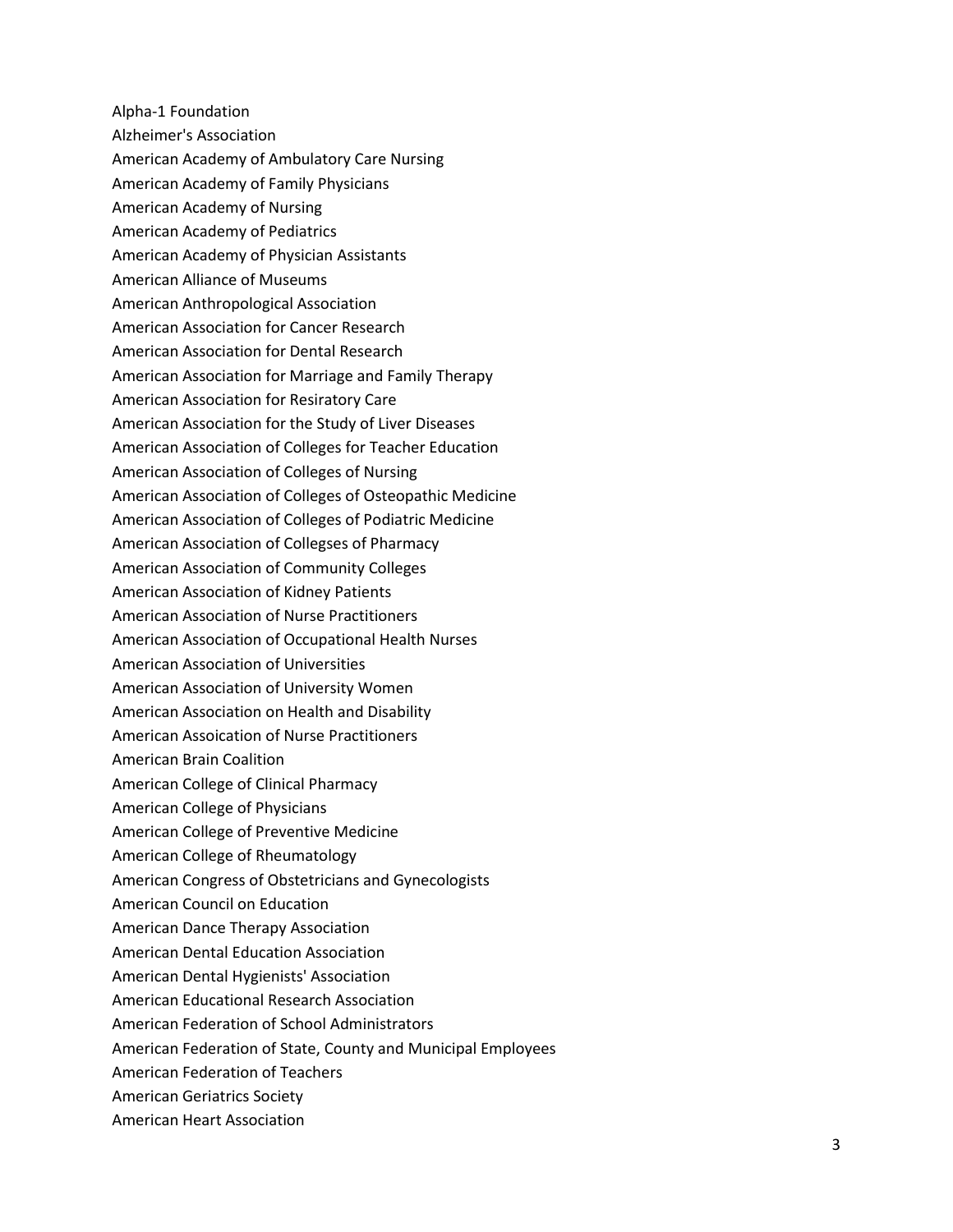American Indian O.I.C.

- American Institute for Medical & Biological Eng.
- American Library Association
- American Lung Association
- American Medical Rehabilitation Providers Association
- American Mental Health Counselors Associaion
- American Music Therapy Association
- American Nurses Association
- American Optometric Association
- American Organization of Nurse Executives
- American Pediatric Society
- American Pediatric Surgical Nurses Association
- American Physiological Society
- American Podiatric Medical Association
- American Psychiatric Association
- American Psychological Association
- American Public Health Association
- American School Counselor Association
- American Sexual Health Association
- American Society for Biochemistry and Molecular Biology
- American Society for Gastrointestinal Endoscopy
- American Society for Microbiology
- American Society for Nutrition
- American Society for Pain Management Nursing
- American Society for Pharmacology & Experimental Therapeutics
- American Society for Reproductive Medicine
- American Society of Clinical Oncology
- American Society of Hematology
- American Society of Nephrology
- American Society of Pediatric Nephrology
- American Society of PeriAnesthesia Nurses
- American Society of Tropical Medicine & Hygiene
- American Sociological Association
- American Speech-Language-Hearing Association
- American Therapeutic Recreation Association
- American Thoracic Society
- American Veterinary Medical Association
- Amputee Coalition of America
- AMT The Association For Manufacturing Technology
- Anna Marie's Alliance
- Arizona State Impact Aid Association
- Arlington Teen Network Board
- Asbestos Disease Awareness Organization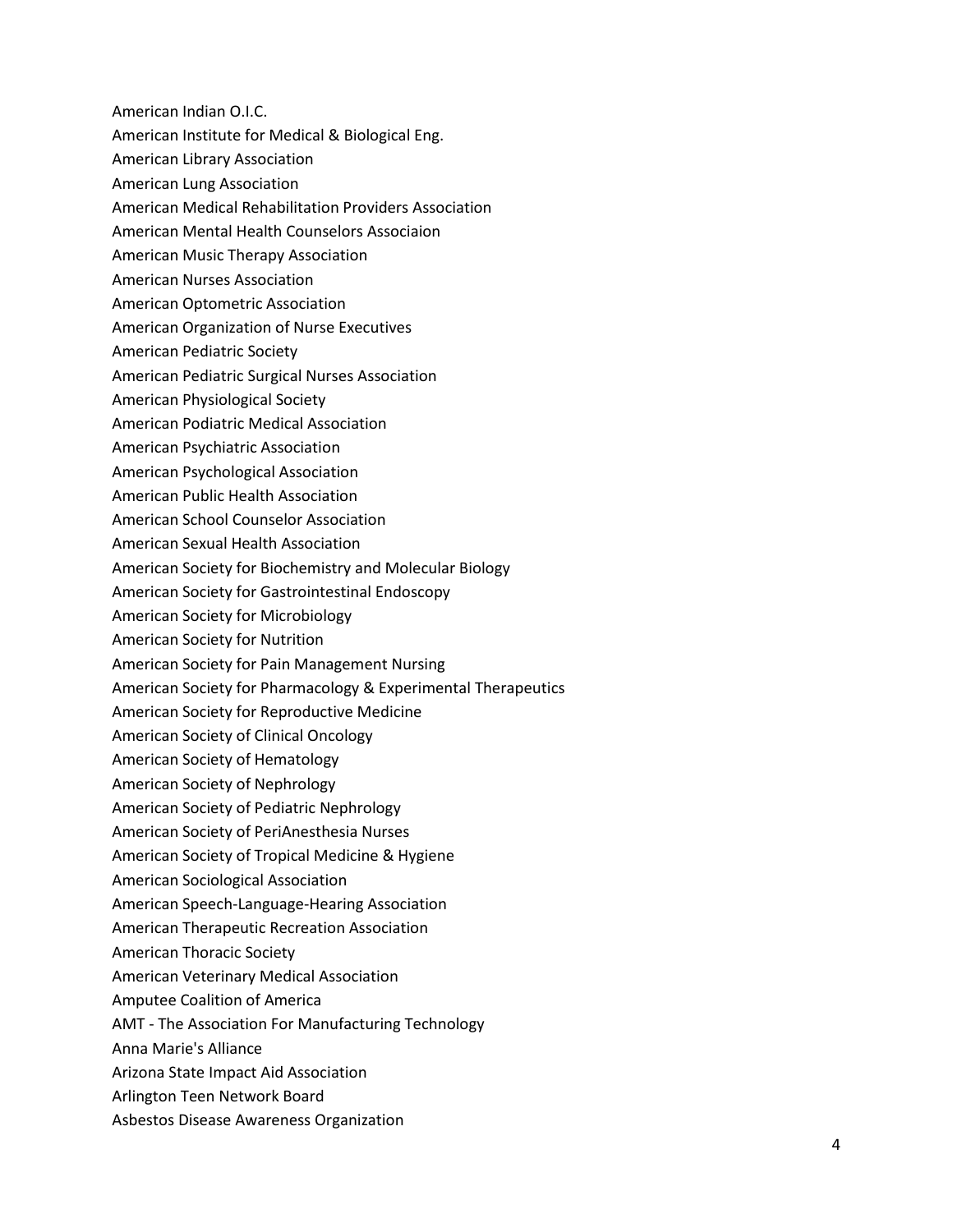ASCENT Recovery Asian Neighborhood Design Asian Services In Action ASPIRE, Inc. Association for Ambulatory Behavioral Healthcare Association for Applied Psychophysiology and Biofeedback Association for Career and Technical Education Association for Clinical and Translational Science Association for Prevention Teaching and Research Association for Professionals in Infection Control and Epidemiology Association for Psychological Science Association for Research in Vision and Ophthalmology Association of Academic Physiatrists Association of American Cancer Institutes Association of American Medical Colleges Association of American Universities Association of American Veterinary Medical Colleges Association of Asian Pacific Community Health Organizations Association of Assistive TEchnology Act Programs Association of Children's Museums Association of Clinicians for the Underserved Association of Departments of Family Medicine Association of Family Medicine Residency Programs Association of Educational Service Agencies Association of Farmworker Opportunity Programs Association of Independent Research Institutes Association of Jesuit Colleges and Universities Association of Jewish Family and Children's Agencies Association of Maternal & Child Health Policy Association of Medical School Pediatric Department Chairs Association of Minority Health Professions Schools Association of Nurses in AIDS Care Association of Population Centers Association of Public and Land-grant Universities Association of Public Health Laboratories Association of Rehabilitation Nurses Association of Research Libraries Association of School Business Officials International Association of Schools and Programs of Public Health Association of State and Territorial Health Officials Association of State Public Health Nutritionists Association of University Centers on Disabilities Association of Women's Health, Obstetric and Neonatal Nurses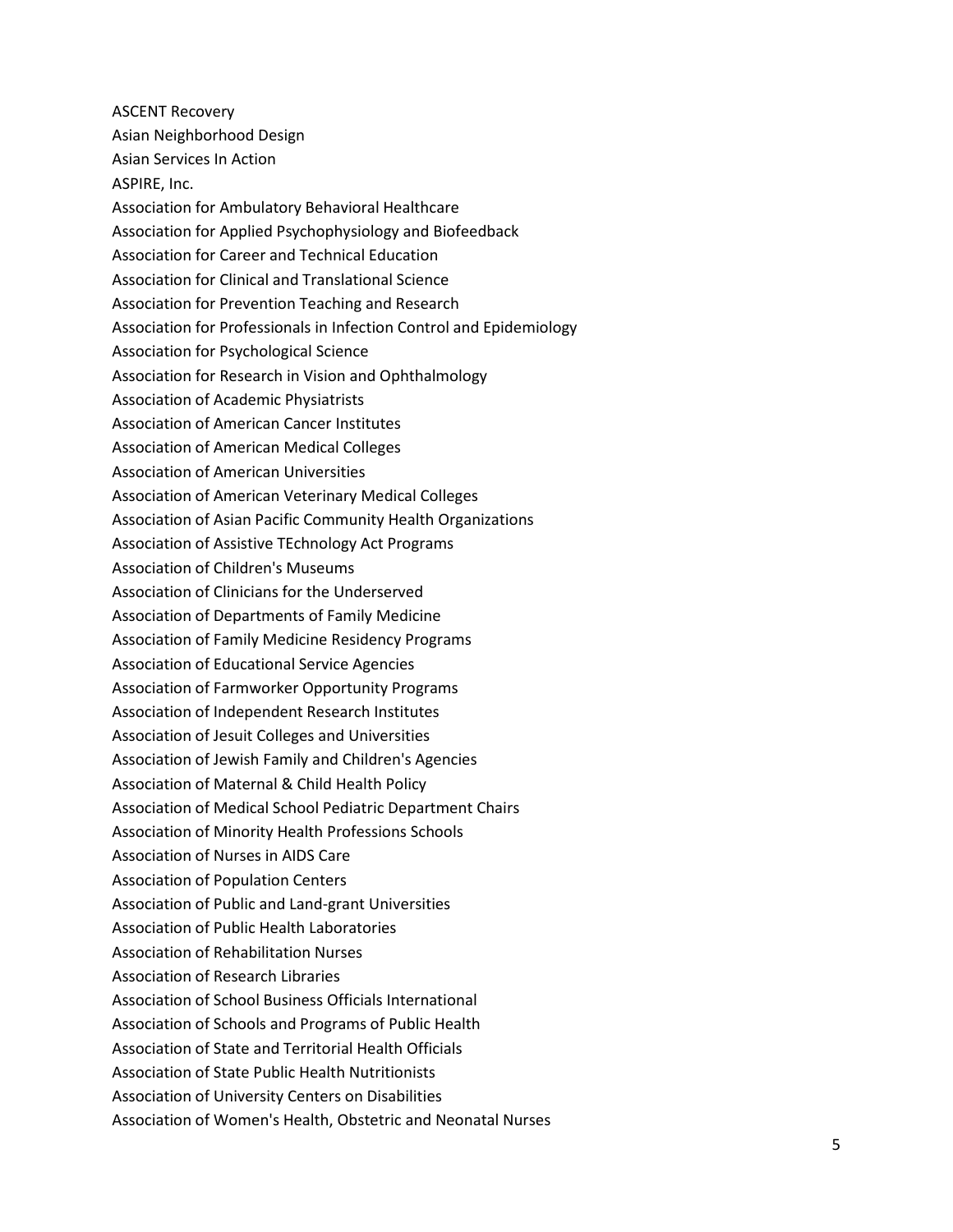AVAC

- Baby Cafe USA
- Baylor College of Medicine
- Bedford Stuyvesant Restoration Corp.
- Behavior Genetics Association
- Being Alive Los Angeles
- Benetech
- Betty Griffin House
- Biophysical Society
- Bladder Cancer Advocacy Network
- Blount County CAA
- Blount County Health Department
- Blue Faery: The Adrienne Wilson Liver Cancer Association
- Bradley Angle
- Brain Injury Association of America
- Brooklyn Community Board 8
- Brooklyn Rescue Mission
- Buffalo Public Schools
- CA4Health
- California Association of Federally Impacted Schools
- California Consortium of Addiction Programs and Professionals
- California Public Health Association-North
- California School Employees Association
- CAMBA
- Caminar Latino, Inc.
- Capital Workforce Partners
- Career Path Services
- Case Western Reserve University
- CATCH Flaghouse
- Catholic Charities
- Catholic Guild for the Blind
- C-Change
- CDC Coalition
- Cedars-Sinai
- Center for Communications, Health & The Environment
- Center for Science in the Public Interest
- Center for Sexual Assault and Domestic Violence Survivors
- Center for Women Policy Studies
- CEO
- ChangeLab Solutions
- Charlene Miers Foundation for Cancer Research
- Chicago TechWorks
- Child Welfare League of America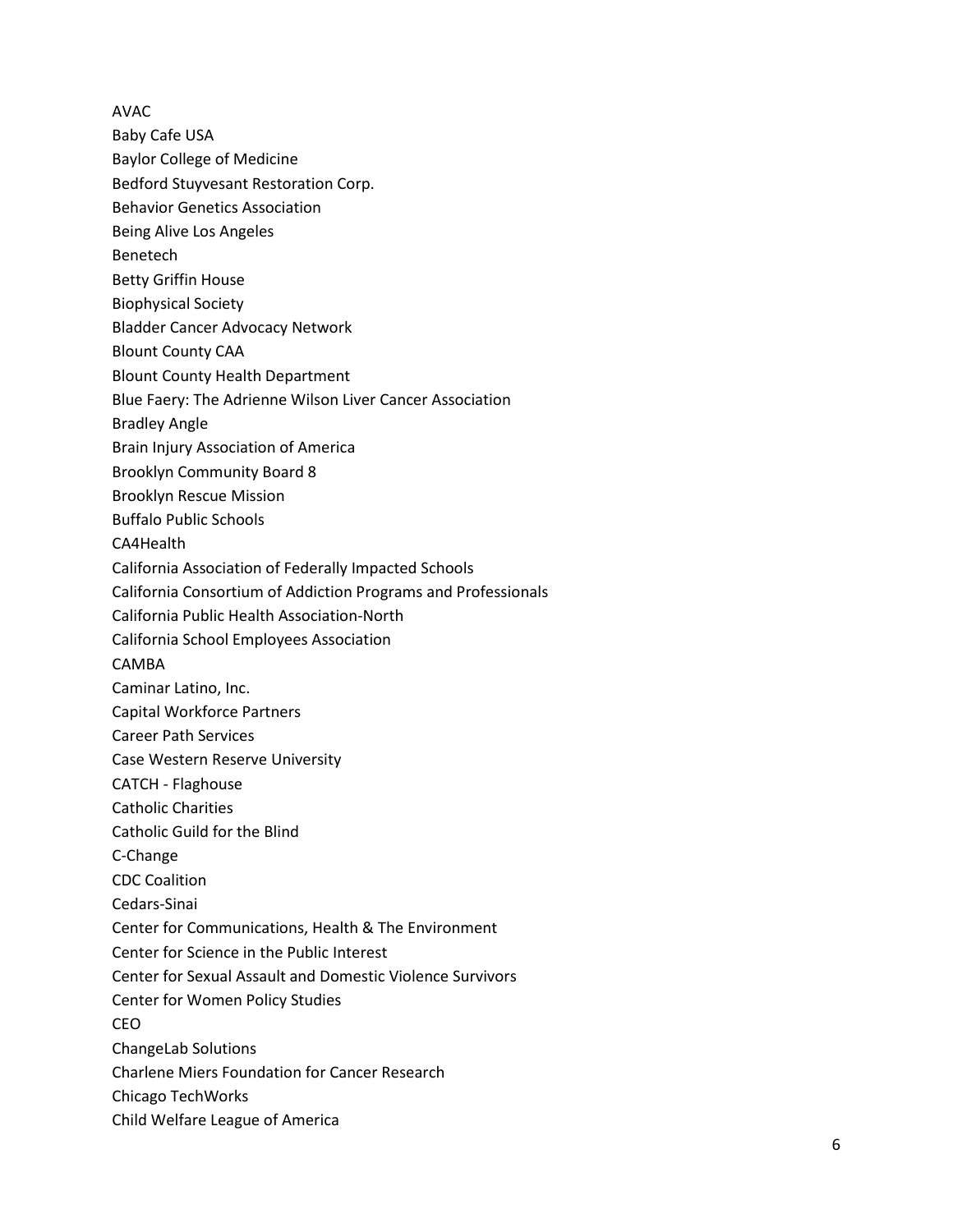- Childhood & Family Learning Foundation
- Children's Cardiomyopathy Foundation
- Children's Defense Fund
- Children's Environmental Health Organization
- Children's Hospital Association
- Children's Mental Health Network
- Christopher & Dana Reeve Foundation
- Churchill County School Distsrict
- City Colleges of Chicago
- City of St. Louis SLATE American Jobs Center
- Coalition for Clinical and Translational Science
- Coalition for Health Funding
- Coalition for the Advancement of Health Through Behavioral and Social Sciences Research
- Coalition for the Life Sciences
- Coalition on Human Needs
- Coalition to Promote Research
- COBFC
- Cognitive Science Society
- Colorado TRIO Chapter of ASPIRE
- Columbia CARES
- Commissioned Officers Association of the U.S. Public Health Service, Inc.
- Common Sense Kids Action
- Community Access National Network CANN
- Community Behavioral Health Association of Maryland
- Community Servings
- Connecticut Women's Education and Legal Fund
- Consortium for Worker Education
- Consortium of Social Science Associations
- Consortium of Universities of the Washington Metropolitan Area
- Consortium to Lower Obesity in Chicago Children at Ann and Robert H. Lurie Children's Hospital of
- Chicago
- Cooley's Anemia Foundation
- COPD Foundation
- Cornell University
- CoSN the Consortium for School Networking
- Council for Children with Behavioral Disorders
- Council for Opportunity in Education
- Council of Great City Schools
- Council of State and Territorial Epidemiologists
- Council on Social Work Education
- County of Kauai
- Creighton University
- Crisis Intervention Services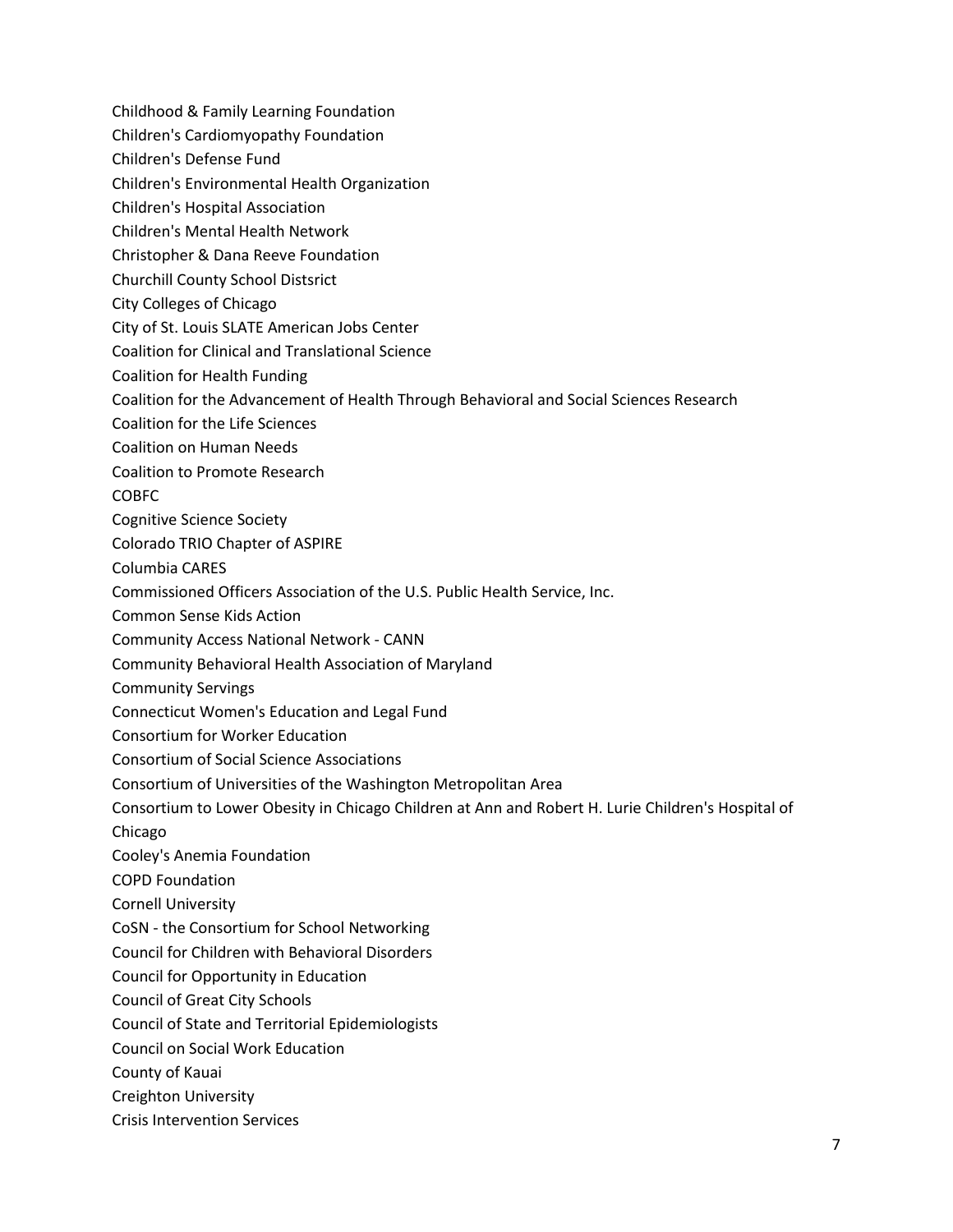**CSH** 

- Cultiva la Salud
- D C Planning Consultants & Associates, Inc.
- Deadliest Cancers Coalition
- Delaware Technical Community College TRIO UBMS
- Directors of Health Promotion and Education
- Disability Law Center of Alaska
- Disability Law Center of Utah
- Disability Rights Mississippi
- Disability Rights Nebraska
- Disability Rights Network of Pennsylvania
- Disability Rights North Carolina
- Disability Rights Tennessee
- District 1199C Training & Upgrading Fund
- Division for Early Childhood of the Council for Exceptional Children
- Drive for Universal Healthcare
- Duke University School of Medicine
- Dystonia Medical Research Foundation
- Easter Seals
- EDGE Consulting Partners
- Education Industry Association
- Emory University
- Empowerhouse
- Endocrine Society
- Enlace Comunitario
- Epilepsy Foundation
- Epilepsy Foundation North/Central Illinois
- Epilepsy Foundation of Greater Chicago
- Equal Rights Advocates
- Evansville Goodwill Industries, Inc.
- EveryLife Foundation for Rare Diseases
- Experience Works
- Family Guidance Center, Inc.
- Family Resources
- Family Support Services of Amarillo, Inc.
- Family Violence Prevention Services, Inc.
- Fayetteville NOW
- FED ED
- Federal Lands Impacted Schools Association
- Federation of American Societies for Experimental Biology
- Federation of Associations in Behavioral & Brain Sciences
- First Focus
- Focus: HOPE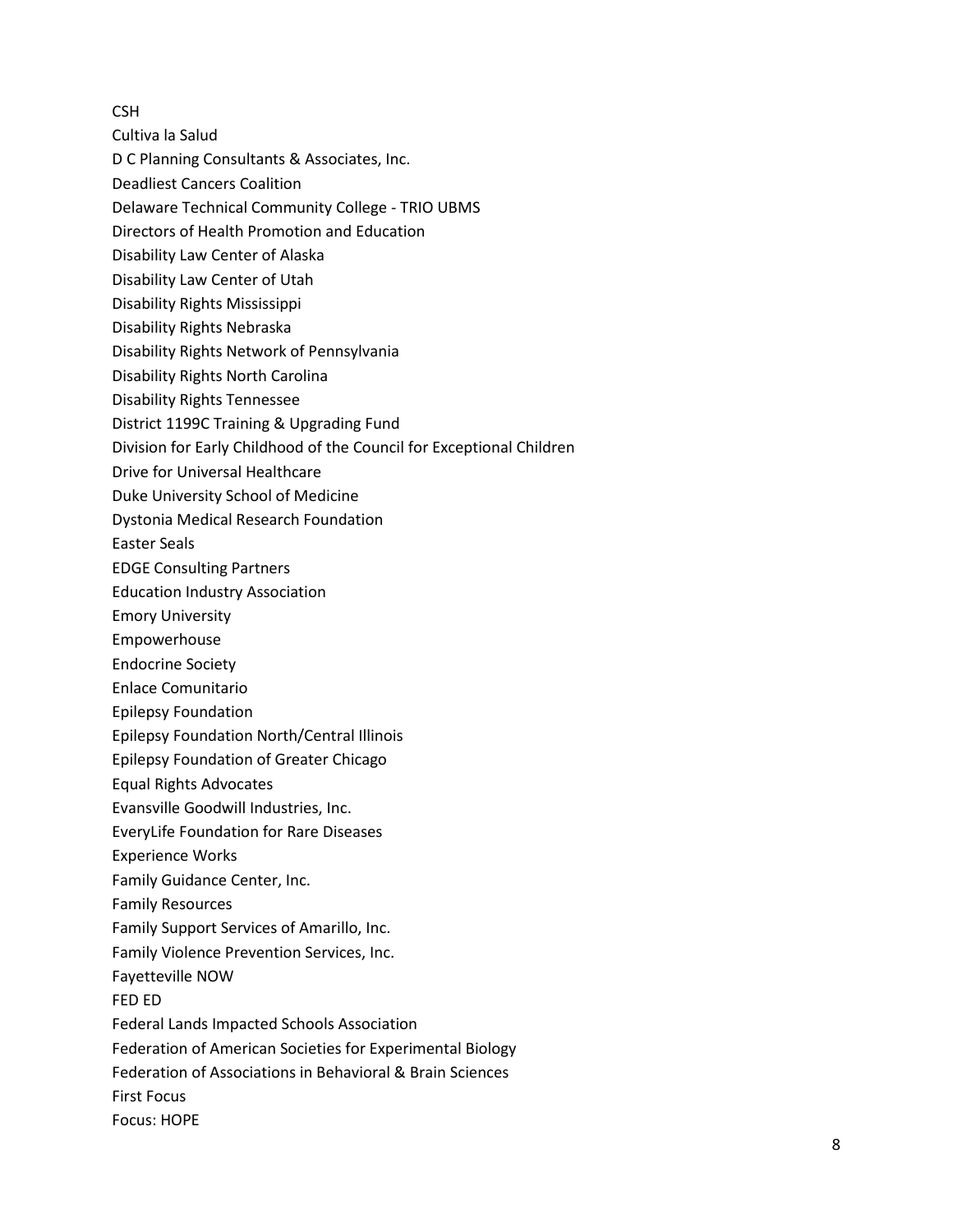Foothill-De Anza Community College District, Occupational Training Institute

Friends of AHRQ

Friends of NCHS

- Friends of the National Institute of Dental and Craniofacial Research
- Futures Without Violence
- GBS/CIDP Foundation International
- Genesee Dietetic Association
- George Washington Cancer Institute
- Gerontological Advance Practice Nurses Association
- Goodwill Industries
- Goodwill Industries of South Mississippi
- Great Plains Association for College Admission Counseling
- Green & Healthy Homes Initiative
- Hadassah, The Women's Zionist Organization of America, Inc.
- Harm Reduction Coalition
- Haven of Hope, Inc
- Heal Thy Life
- Healing Hearts & Families
- Health & Medicine Policy Research Group
- Health Professions Network
- Healthcare Consortium of Illinois
- HealthHIV
- Healthy Teen Network
- Heart Failure Society of America
- Heartland Alliance
- Hematology/Oncology Pharmacy Association
- Hep B United
- Hepatitis B Foundation
- Hepatitis Foundation International
- Higher Education Consortium for Special Education
- Hispanic Dental Association
- HIV Dental Alliance
- HIV Medicine Association
- Hostos Community College
- Houston Area Women's Center
- HPNA
- Huntington's Disease Society of America
- IC&RC
- IDEA Infant Toddler Coordinators Association
- IGA Nephropathy Foundation of America
- Illinois Alcohol and Drug Dependence Association
- Illinois Association for College Admission Counseling
- Illinois Valley Safe House Alliance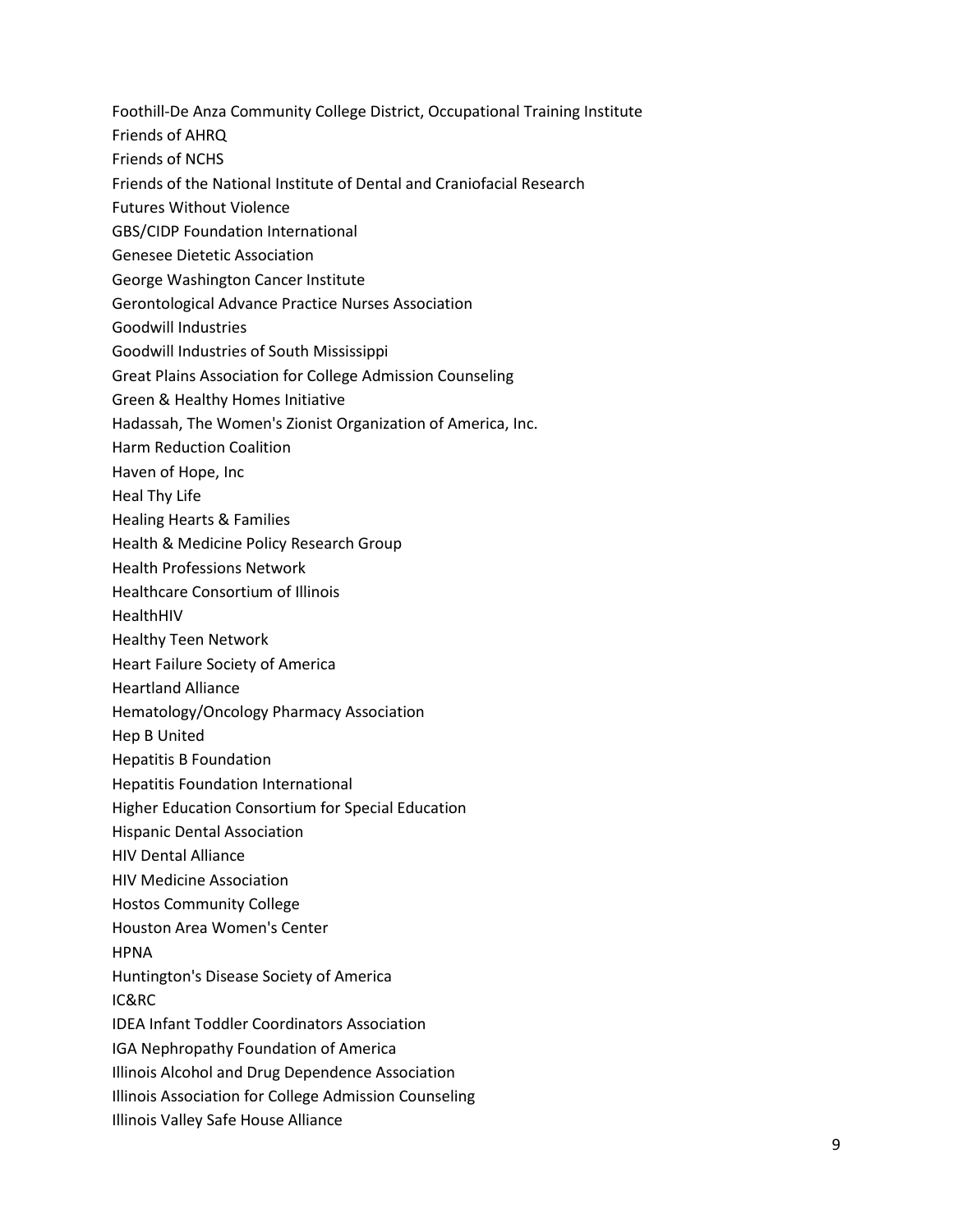Impact Schools of South Dakota Indian Impact Schools of Montana Individual Infectious Diseases Society of America International Essential Tremor Foundation Interstitial Cystitis Association Intracranial Hypertension Research Foundation Iowa Association for College Admission Counseling IUEC Local 131 Jackson State University Jeffrey Modell Foundation Jewish Vocational Service San Francisco Job Path Just-A-Start Corporation Kentucky Association of Educational Opportunity Program Personnel Kentucky Workforce Investment Board Kirkwood Community College LaGuardia Community College CUNY Lakeshore Foundation Learning Disabilities Association of America Linda's Voice Foundation Lone Star College System Louisianna Public Health Association LukeWorks, LLC Lupus and Allied Diseases Association Lupus Foundation of America Lupus Foundation of Florida Lupus Research Institute Lutheran Services in America Lutheran Services in America Disability Network Magnet Schools of America Mailman School of Public Health Maine Educational Opportunity Association MANA, A National Latina Organization

March of Dimes

Marlyand Association for Adult Community and Continuing Education

Maryland Disability Law Center

Massachusetts Neuropsychological Society

Massachusetts Secondary School Administrators Association

Matanuska Susitna Borough School District

Mature Services, Inc.

M-CM Network

Meals on Wheels America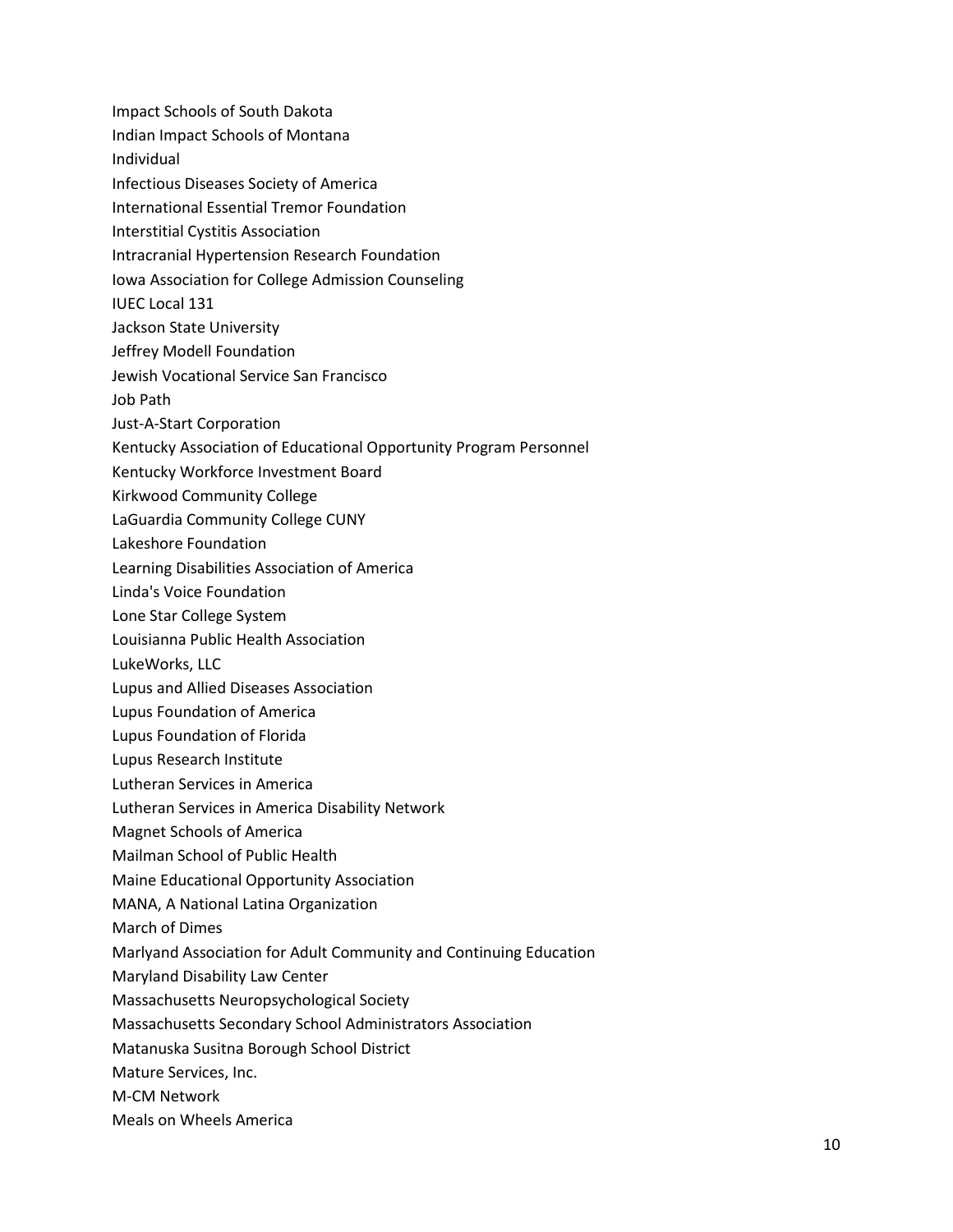- Meals on Wheels of Lehigh County
- Medical College of Wisconsin
- MENTOR: The National Mentoring Partnership
- Meriden
- Meriden-Wallingford Chrysalis
- Mesothelioma Applied Research Foundation
- Metropolitan Area Neighborhood Nutrition Alliance
- Metropolitan Community Churches
- Miami-Dade County Public Schools
- Michigan Association for College Admission Counseling
- Mid-America Association of Educational Opportunity Program Personnel
- Mildred Elley School
- Military Impacted Schools Association
- Ministry Casa Agar
- Minnesota Association for College Admission Counseling
- Minnesota Workforce Council Association
- Missouri Association of College Admission Counseling
- Missouri Association of Local Public Health Agencies
- MomsRising.org
- Montgomery County Workforce Investment Board
- Morehouse School of Medicine
- Mosaic Resource Group, LLC
- Movement is Life
- MS Coalition Against Domestic Violence
- Mutual Ground, Inc.
- NAADAC, the Association for Addiction Professionals
- NARRTC
- Nashville CARES
- National Able Network, Inc.
- National AHEC Organization
- National Alliance for Eye and Vision Research
- National Alliance of State & Territorial AIDS Directors
- National Alliance of State Prostate Cancer Coalitions
- National Alliance on Mental Illess
- National Alliance on Mental Illness (Greenville)
- National Alopecia Areata Foundation
- National Association for Children's Behavioral Health
- National Association for College Admission Counseling
- National Association for Family Child Care
- National Association for Geriatric Education
- National Association For Hispanic Elderly
- National Association for Music Education
- National Association for Public Health Statistics and Information Systems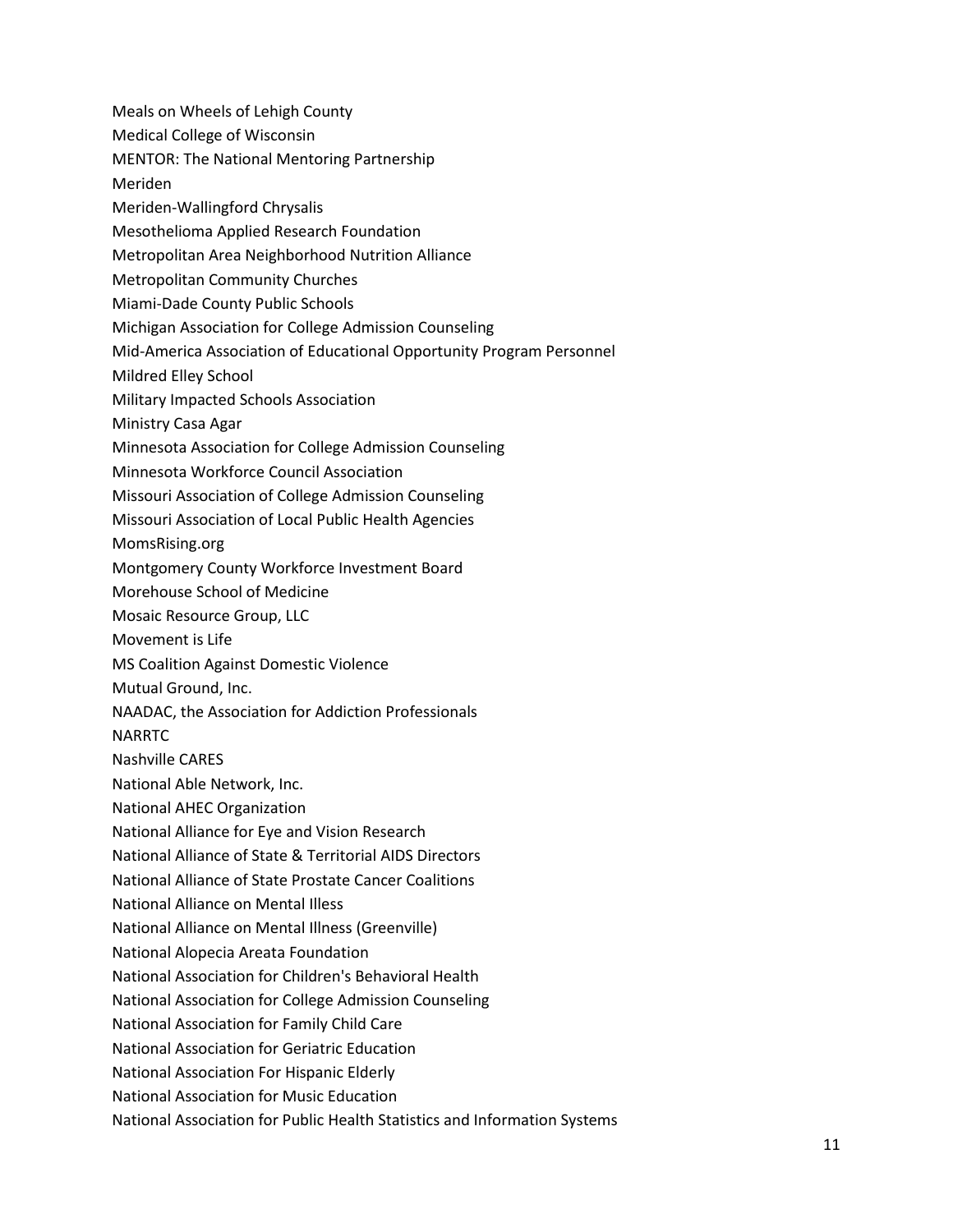National Association for the Advancement of Orthotics and Prosthetics National Association for the Education of Homeless Children and Youth National Association for the Education of Young Children National Association of Area Agencies on Aging National Association of Chronic Disease Directors National Association of Clinical Nurse Specialists National Association of Community Health Centers National Association of Councils on Developmental Disabilities National Association of County and City Health Officials National Association of County Human Services Administrators National Association of Elementary School Principals National Association of Federally Impacted Schools National Association of Nurse Practitioners in Women's Health National Association of Nutrition and Aging Services Programs National Association of Pediatric Nurse Practitioners National Association of Private Special Education Centers National Association of RSVP Directors National Association of School Psychologists National Association of Social Workers National Association of State Alcohol and Drug Abuse Directors National Association of State Directors of Career Technical Education Consortium (NASDCTEc) National Association of State Directors of Special Education National Association of State Head Injury Administrators National Association of State Long-Term Care Ombudsman Programs (NASOP) National Association of States United for Aging and Disabilities National Association of Student Financial Aid Administrators National Association of Workforce Boards National Association of Workforce Development Professionals National Board for Certified Counselors National Center for Healthy Housing National Center for Homeopathy National Child Abuse Coalition National Child Support Enforcement Association National Coalition for Cancer Research National Coalition for LGBT Health National College Transition Network, World Education National Council for Adult Learning National Council for Behavioral Health National Council for Community and Education Partnerships National Council for Diversity in the Helth Professions National Council of La Raza National Council of State Directors of Adult Education National Council on Aging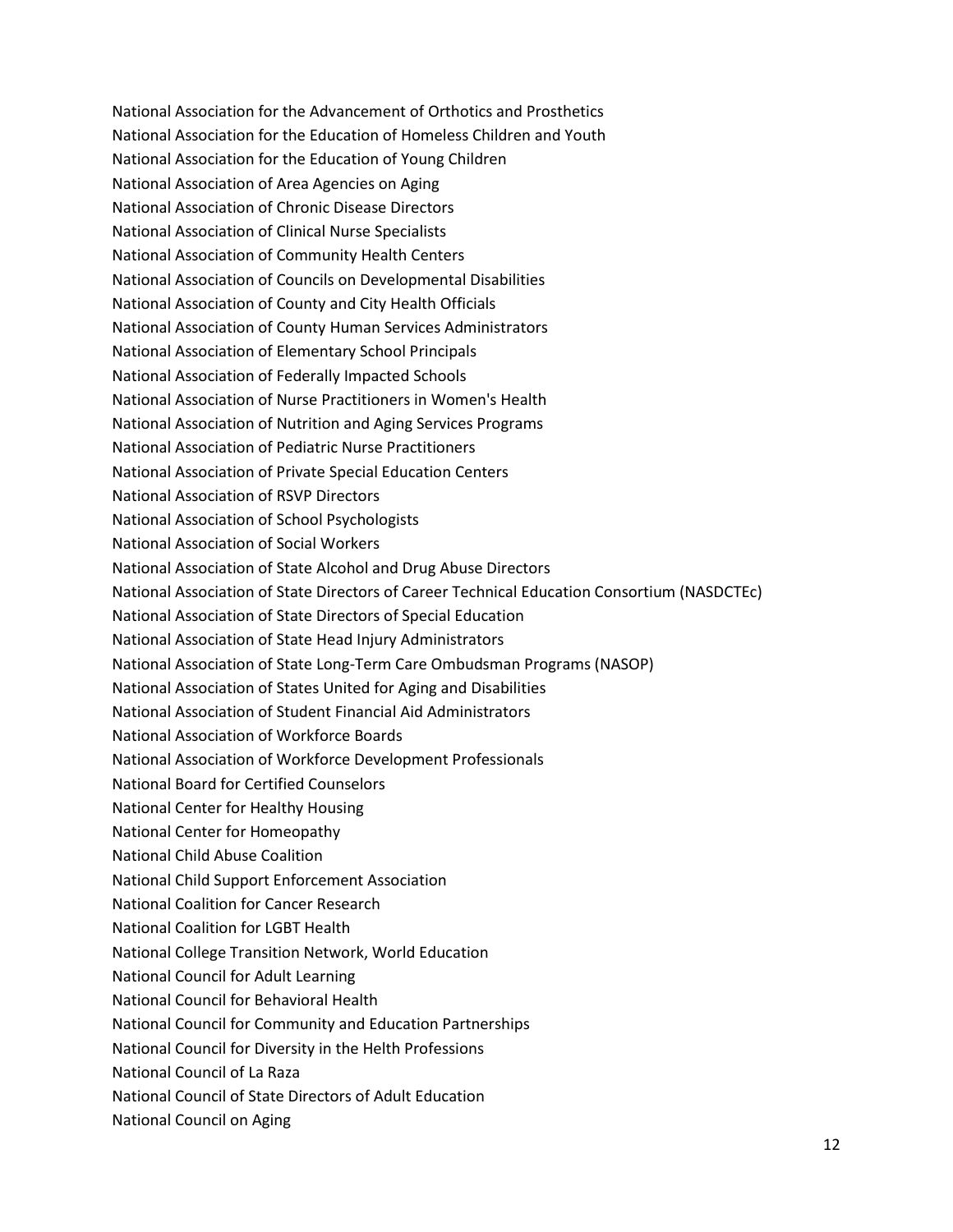National Disability Rights Network National Education Association National Employment Law Project National Health Care for the Homeless Council National Hemophilia Foundation National Hispanic Medical Association National Indian Impacted Schools Association National Kidney Foundation National Latin@ Network; Casa de Esperanza National League for Nursing National Multiple Sclerosis Society National Network for Youth National Network of Health Career Programs in Two Year Colleges National Network of Public Health Institues National Network to End Domestic Violence National Nursing Centers Consortium National Parent Teacher Association National Patient Advocate Foundation National Psoriasis Foundation National Respite Coalition National Rural Education Advocacy Coalition National Rural Education Association National Skills Coalition National Superintendents Roundtable National Title I Association National Urban League National Violence Prevention Network National Viral Hepatitis Roundtable National Women's Law Center National Writing Project National Youth Employment Coalition ND Protection & Advocacy Project Nemours Children's Health System NephCure Kidney International New England Educational Opportunity Association New Hampshire Educational Opportunity Association New Haven Manufacturers Association New Jersey Association for College Admission Counseling New Jersey Association on Correction New Jersey Principals and Supervisors Association New York City Employment and Training Coalition NJ Council of County Vocational-Technical Schools North American Neuro-Ophthalmology Society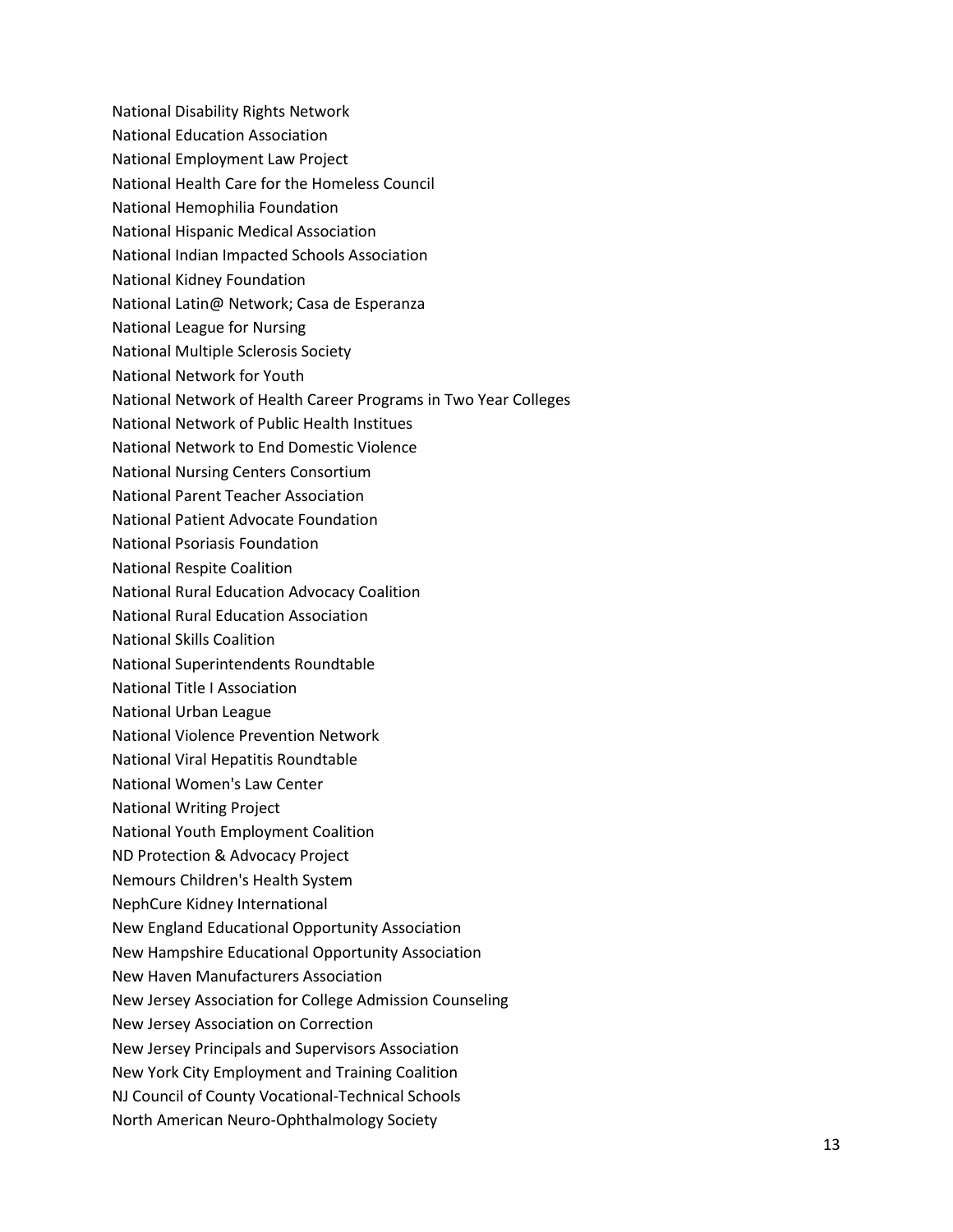- North American Primary Care Research Group
- North Carolina Council of Educational Opportunity Programs
- Northern California-SOPHE Chapter
- Northwest Association of Educational Opportunity Programs
- Notre Dame Education Center Lawrence
- NYS Association of School Business Officials
- NYU Langone Medical Center
- Oahu WorkLinks
- OASIS, Inc.
- Office of the Ombudsman for People With Disabilities from Puerto Rico
- Ohio Association of School Business Officials
- Ohio Association of Secondary School Administrators
- Ohio Department of Job and Family Services
- Ohio Public Health Association
- Omnihouse Inc.
- Open Hand Atlanta
- Opportunities for a Better Tomorrow
- Oral Health America
- Orange Research Inc.
- Oregon Child Development Coalition
- Oregon Health & Science University
- Oregon Tradeswomen, Inc.
- Oregon TRIO Association
- Osborne Association
- Ounce of Prevention Fund
- Ovarian Cancer National Alliance
- Owensboro Area Shelter, Information & Services, Inc.
- PA Workforce Development Association
- PAACE
- Pacific Island Health Officers Association
- Pacific Northwest SOPHE
- Pancreatic Cancer Action Network
- Parent Mentor
- Parkinson's Action Network
- Pediatric Endocrinology Nursing Society
- Pediatric Policy Council
- Penn Medicine
- Pennsylvania Association of College Admission Counseling
- Pennsylvania Association of School Business Officials
- Pennsylvania Council of Churches
- Physician Assistant Education Assocation
- PKD Foundation
- Planned Parenthood Federation of America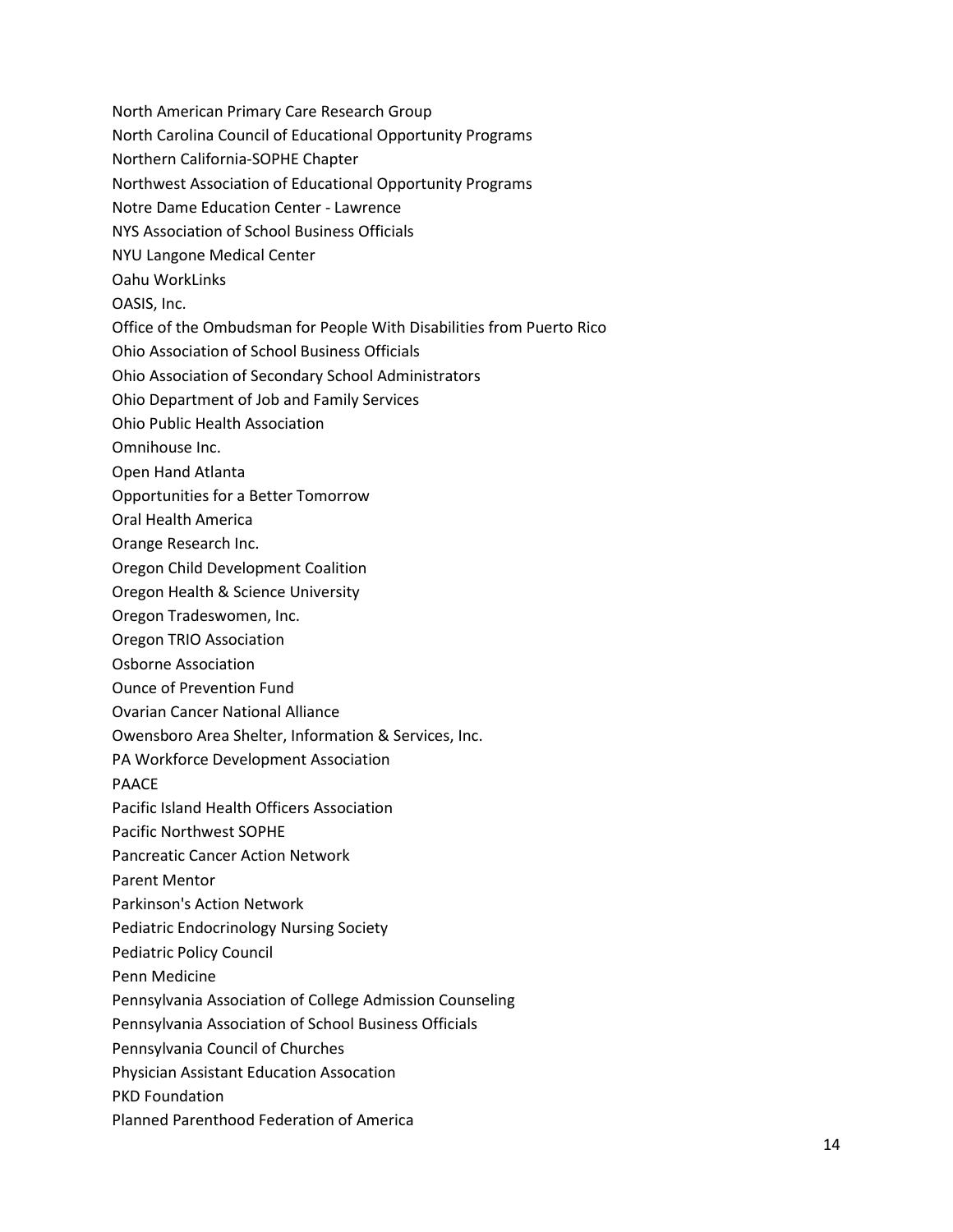Population Association of America Population Institute Positive Women's Network - USA Potomac and Chesapeak Association for College Admission Counseling Pozitively Healthy President Plumbers Local 55 Pretty Good Consulting, Inc. Prevent Blindness Prevent Cancer Foundation Project Inform Project Renewal ProLiteracy Protection and Advocacy for People with Disabilities, Inc. Public Health Institute Pulmonary Hypertension Association Racial and Ethnic Health Disparities Coalition Real Food for Kids - Montgomery Red Circle Wellness Research!America RESPONSE RESULTS RI Educational Opportunity Association Rocky Mountain Association for College Admission Counseling Rosie's Place Ryan White Medical Providers Coalition S.H.A.R.E., Inc. Safe Horizon Safe Nest Safe States Alliance SAGE San Jose State University Sargent Shriver National Center on Poverty Law School Social Work Association of America Scleroderma Foundation Self-Directed Choices Senior Services for South Sound Serenity, Inc. SER-Jobs for Progress National Inc. Service Employees International Union Sexuality Information and Education Council of the U.S. Shape Up America! Shoreline USD Sjogren's Syndrome Foundation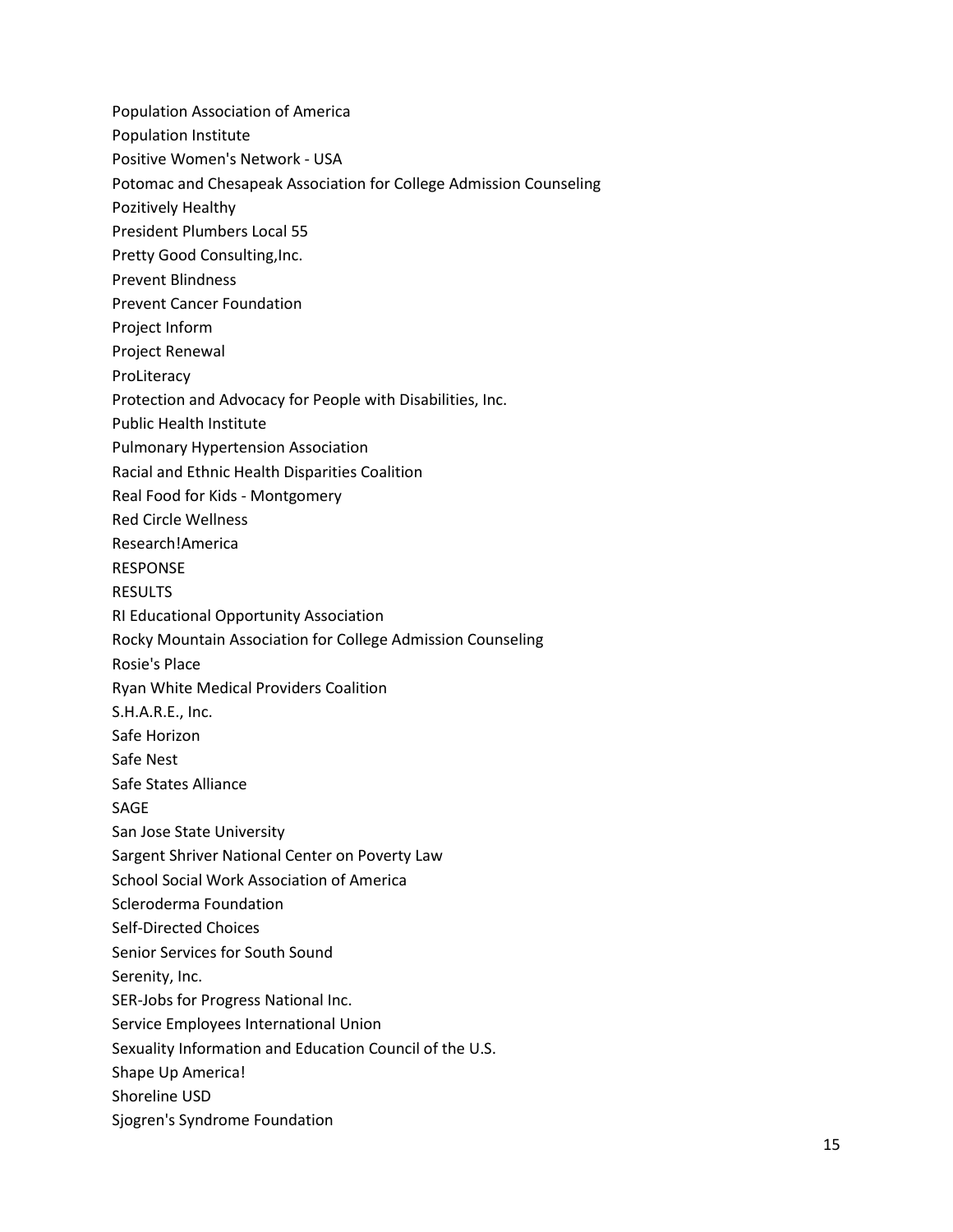Society for Behavioral Neuroendocrinology Society for General Internal Medicine Society for Investigative Dermatology Society for Maternal-Fetal Medicine Society for Neuroscience Society for Pediatric Research Society for Psychophysiological Research Society for Public Health Education Society for Text and Discourse Society for Women's Health Research Society of General Internal Medicine Society of Teachers of Family Medicine Southeastern Association of Educational Opportunity Program Personnel Southern Association for College Admissions Counseling Spina Bifida Association St. Louis Agency on Training and Employment St. Paul Community Literacy Consortium Success for Youth (WIA Youth) Swedish Health Services Symbol Training Institute Teach For America Teacher Education Division of the Council for Exceptional Children Teknimedia Corporation Telamon Corporation Texas Association for College Admission Counseling The Actors Fund The Advocacy Institute The AIDS Institute The American Aging Association The American Society for Cell Biology The Arc The Cave Institute The Clinical Research Forum The Corps Network The George Washington University Cancer Institute The Global Justice Institute The Hepatitis B Foundation The Jewish Federations of North America The Marfan Foundation The National Campaign to Prevent Teen and Unplanned Pregnancy The Ohio State University The Society for Healthcare Epidemiology of America

The State University of New York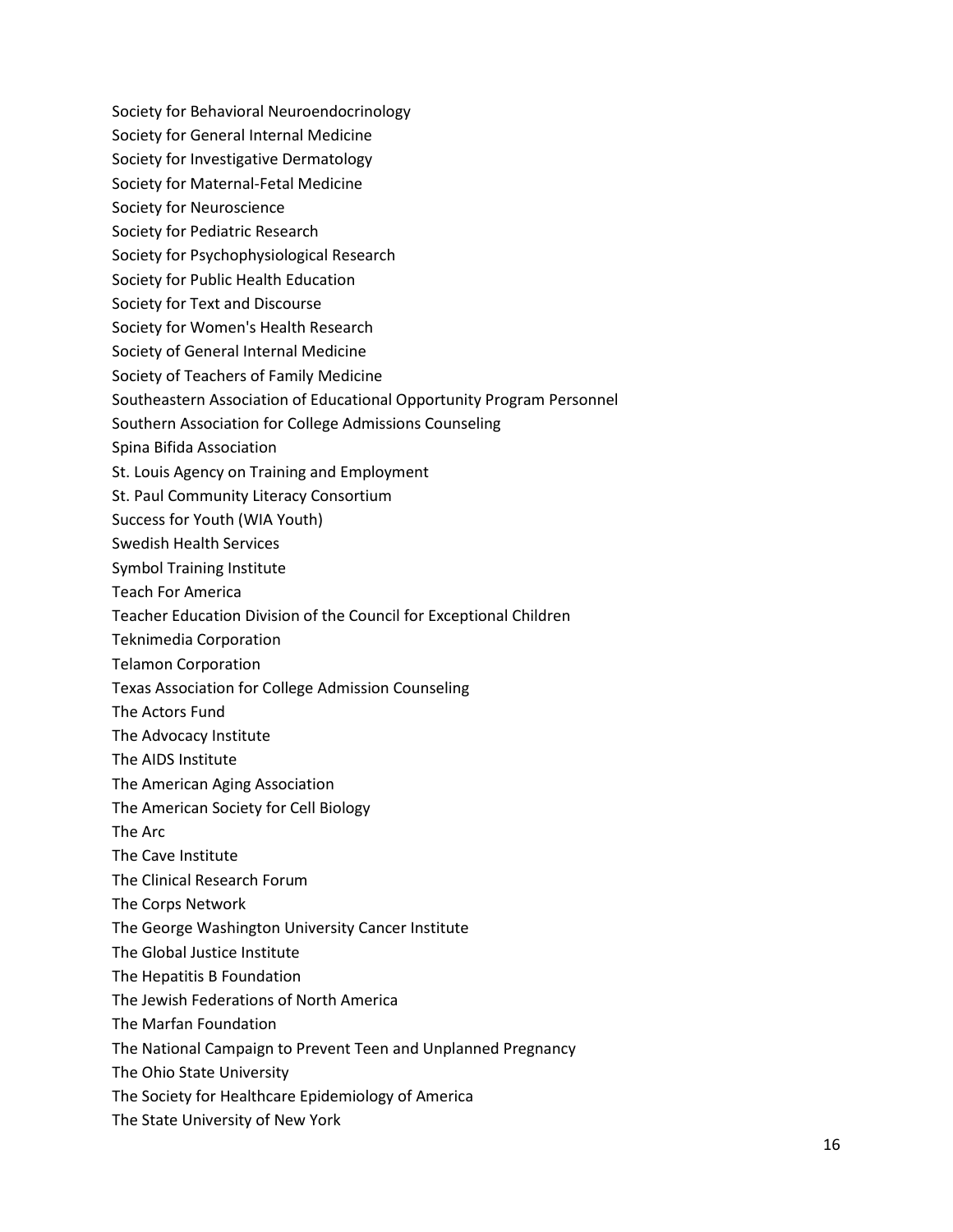- The Sturge-Weber Foundation
- The University of North Carolina at Wilmington
- The Womens Center
- Tourette Syndrome Association
- Tradeswomen Inc.
- TRIO-Alabama Association of Educational Opportunity Program Personnel
- Trust for America's Health
- Tulane University School of Medicine
- U.S. Hereditary Angioedema Association
- UMBC University Health Services
- UNCF (United Negro College Fund)
- Unite 2 Fight Paralysis
- United Brotherhood of Carpenters, local 157
- United Network for Organ Sharing
- United States Breastfeeding Committee
- United States Student Association
- United Way of Central Iowa
- University of Cincinnati
- University of Massachusetts Medical School
- University of Michigan
- University of Missouri System
- University of New Mexico
- University of Oregon
- University of Rochester
- University of South Florida
- University of Virginia
- Urban Resource Institute
- USAgainstAlzheimer's
- Vermont Educational Opportunity Programs
- Vocehab Vermont
- Washington State Impact Aid Association
- Wayne County Workforce Development
- West Suburban Jobs Council
- Western Association for College Admission Counseling
- Wisconsin Association for College Admissions Counseling
- Women Build Too Education and Trades Foundation
- Women Helping Women
- Women In Transition
- Women's Center & Shelter of Greater Pittsburgh
- Workforce Solutions Group
- Worksystems
- YMCA of the USA
- Young Invincibles